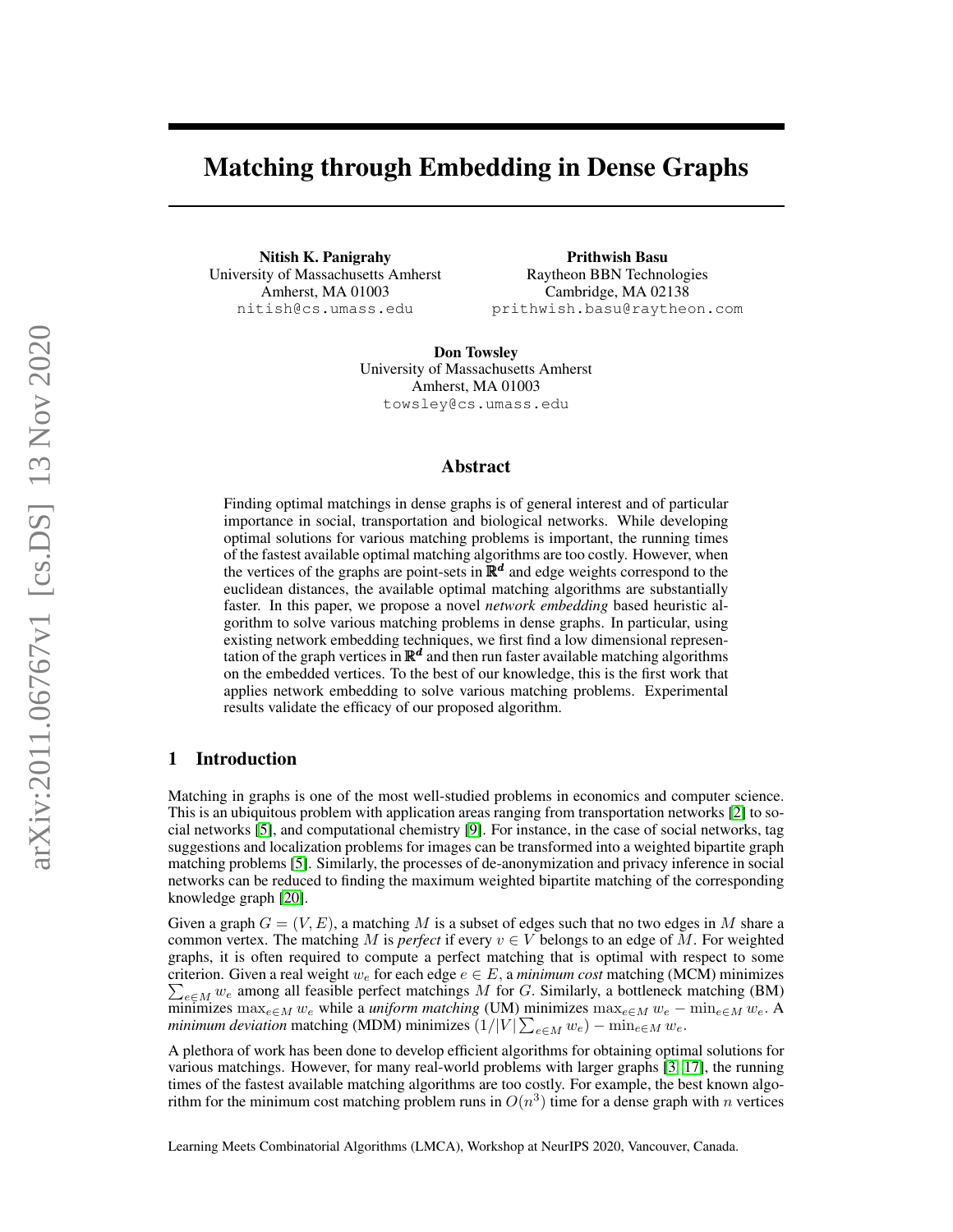| <b>Graph Type</b> | <b>Matching Type</b>    | Algo.                   | Algo. Type                | <b>Complexity</b>    |
|-------------------|-------------------------|-------------------------|---------------------------|----------------------|
| <b>B</b> ipartite | Minimum Cost (MCM)      | Kuhn et al. $[14]$      | Non-Euclidean             | $O(n^3)$             |
|                   |                         | Agarwal et al. [1]      | Euclidean- $\mathbb{R}^d$ | $O(n^{2+\epsilon})$  |
| <b>B</b> ipartite | Bottleneck (BM)         | Punnen et al. [19]      | Non-Euclidean             | $O(n^2\sqrt{n})$     |
|                   |                         | Efrat et al. [7]        | Euclidean- $\mathbb{R}^d$ | $O(n^{1.5}\log^d n)$ |
| <b>B</b> ipartite | Uniform (UM)            | Martello et al. $[16]$  | Non-Euclidean             | $O(n^4)$             |
|                   |                         | Efrat et al. [7]        | <b>Euclidean</b>          | $O(n^{10/3})$        |
| Bipartite         | Minimum Deviation (MDM) | Efrat et al. [6]        | Non-Euclidean             | $O(n^4)$             |
|                   |                         | Efrat et al. [7]        | <b>Euclidean</b>          | $O(n^{10/3})$        |
| Non-bipartite     | Minimum Cost (MCM)      | Gabow et al. [11]       | Non-Euclidean             | $O(nm + n^2 \log n)$ |
|                   |                         | Varadarajan et al. [22] | Euclidean- $\mathbb{R}^d$ | $O(n^{1.5}\log n)$   |
| Non-bipartite     | Bottleneck (BM)         | Gabow et al. [10]       | Non-Euclidean             | $O(m\sqrt{n}\log n)$ |

<span id="page-1-1"></span>[\[14\]](#page-4-5). For massive graphs, this is quite inefficient. Thus designing efficient approximate algorithms permit the solution of large instances of matching problems that arise in practical situations.

Table 1: Running time complexities of various optimal matching algorithms.

Efrat et al. [\[8\]](#page-4-13) **Euclidean-R<sup>d</sup>** 

 $\begin{array}{c|c} d & O\left(n^{2-2/(\lceil d/2 \rceil+1)+\epsilon}\right) \end{array}$ 

)

There exist many constant factor approximation algorithms for the maximum weight matching (MWM) problem. However, there is no such algorithm for the minimum cost matching (MCM) problem. The greedy heuristic for the MCM problem, attempts to construct a minimum cost perfect matching by starting with an empty matching and iteratively adding a minimum weight edge between two exposed nodes. While the running time complexities of various greedy matching algorithms are generally linear in terms of the number of edges  $(m)$ , the corresponding approximation ratios are high. The greedy heuristic runs in  $O(m \log n)$  time and finds a solution with cost at most  $4/3$   $n^{\log 3/2}$  times the optimum cost [\[21\]](#page-5-2). [\[12\]](#page-4-14) developed an  $O(m)$  heuristic that constructs a matching with cost at most  $2n^{\log_3 7/3}$  times the optimum cost. Thus one should focus on designing efficient approximate algorithms with good performance guarantees.

While for non-Euclidean graphs the running time complexities of optimal matching algorithms are high, the available optimal matching algorithms are substantially faster for the Euclidean case, i.e. when the vertices of the graph are point sets in  $\mathbb{R}^d$  and edge weights corresponds to euclidean distances. For example, the best known algorithm for the bottleneck matching problem runs in  $O(n^{1.5} \log^d n)$  time for a bipartite Euclidean graph as compared to an  $O(n^{2.5})$  for its non-Euclidean counterpart. Thus the following natural question arises. *Can we leverage Euclidean matching techniques to obtain near-optimal solutions to non-Euclidean matching problems?*

In this work, we propose a *network embedding* based algorithm to obtain approximate solutions to non-Euclidean matching problems. More precisely, using existing linear time network embedding techniques, we embed the vertices of the non-Euclidean graph into points in  $\mathbb{R}^d$  such that the neighborhood of the vertices are approximately preserved. We then run faster available Euclidean matching algorithms on the embedded vertices. To the best of our knowledge, this is the first work that applies network embedding to solve various matching problems. Empirical results show the efficacy of our proposed algorithm.

## 2 Technical Preliminaries

We consider the problem of finding approximate solutions to optimal matching problem in complete bipartite and general graphs<sup>[1](#page-1-0)</sup>. We denote the graph as  $G = (V, E)$  with  $E \subset V \times V$ . Here, V denotes the vertex set and E denotes the edge set. We assign a real weight  $w_e$  to each edge  $e \in E$ . A matching  $M \subset E$  is defined to be a set of edges such that no vertex of G is incident to more than one edge of M. Denote  $|V| = n$  and  $|E| = m$ . Our goal is to compute a perfect matching that is near-optimal with respect to optimality criterion defined in the previous Section.

<span id="page-1-0"></span><sup>&</sup>lt;sup>1</sup>We assume the graph to be sufficiently dense for the case when it is not complete. In such a case, we can add  $O(1)$  edges each with infinite costs to the graph to make it complete without affecting the overall running time complexity.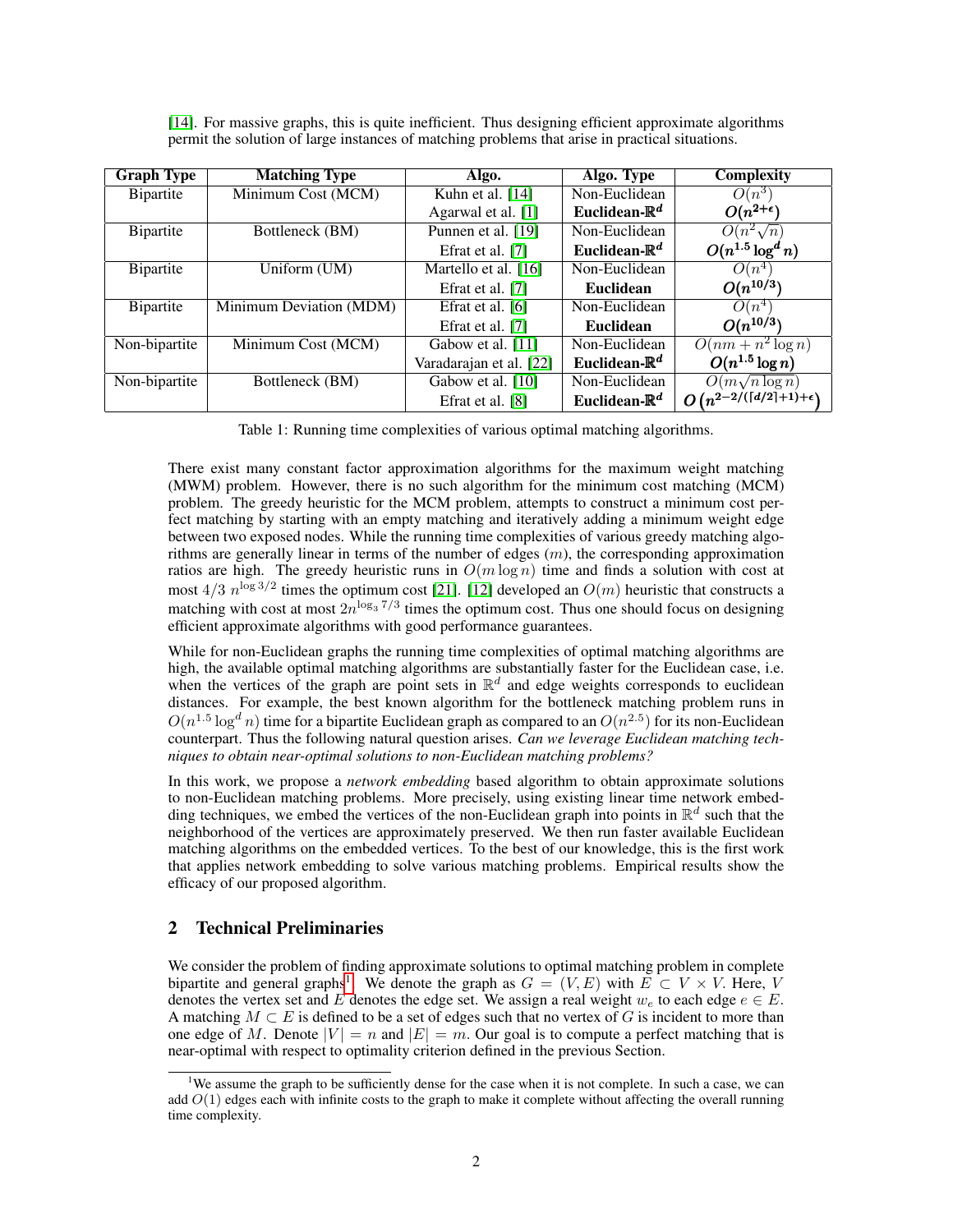<span id="page-2-0"></span>

Figure 1: Adversarial model for assigning edge weights with  $n = 16$  [\[21\]](#page-5-2).

#### 2.1 Geometry Helps in Matching

A summary of the running time complexities of various optimal matching algorithms in Euclidean and non-Euclidean setting is given in Table [1.](#page-1-1) Note that, bipartite matching is a special case of general graph matching. Computing an optimal bipartite matching is more challenging than computing an optimal matching on a complete non-bipartite graph in a Euclidean setting. For example, MCM on a set of 2n points can be computed in  $O(n^{1.5} \log n)$  time, while the best known algorithm for computing MCM between two point sets of size *n* each takes  $O(n^{2+\epsilon})$  time. Also note that, there is considerable amount of savings in terms of running times in the Euclidean setting as compared to the non-Euclidean setting. For instance, MCM on a non-Euclidean non-bipartite complete graph runs in  $O(n^3)$  time where as MCM on a Euclidean non-bipartite complete graph runs in  $\tilde{O}(n^{1.5} \log n)$  time. Similar savings can be observed for many other matching problems, such as BM, UM and MDM. Below we transform the non-Euclidean matching problem into a Euclidean one through network embedding.

## 3 Our Approach: Matching through Embedding

Given a graph G, we aim to learn a *representation* of V in a low-dimensional vector space  $\mathbb{R}^d$ , i.e., find a map  $f: V \to \mathbb{R}^d$  such that the neighborhoods of nodes are approximately preserved. This allows us to execute matching algorithms on the set of vectors instead of doing that on  $G$  itself. Below we present two network embedding techniques available from literature.

- *Deep Walk* [\[18\]](#page-4-15): As a homogeneous network embedding method, DeepWalk performs uniform random walks to get a corpus of vertex sequences. Then the word2vec is applied on the corpus to learn vertex embeddings.
- *Node2Vec* [\[13\]](#page-4-16): This method extends DeepWalk by performing biased random walks to generate the corpus of vertex sequences. The hyper-parameters  $p$  and  $q$  can be set to different values.

We construct the embedded graph  $G'(V', E')$  as follows. We let  $V' = \{f(v), \forall v \in V\}$ . Also, we let  $E' = \{ (f(u), f(v)), \forall (u, v) \in E \}.$  We then define weight of an edge  $e' = (u', v') \in E'$  as  $w_{e'} = ||u' - v'||_2$ . Clearly G' is a Euclidean graph in dimension d. We then apply available optimal Euclidean matching algorithms on G' to obtain a matching M'. We output  $\tilde{M}'$  as the approximate solution to the optimal matching problem on G.

Remark 1. *Note that, the above mentioned embedding techniques can learn the representation of* V in  $O(n \log n)$  *time*<sup>[\[4\]](#page-4-17)</sup>*. Thus the overall time complexity of the proposed algorithm is equal to that of the corresponding Euclidean matching algorithm.*

## 4 Empirical Results

In this section we present experiments on several synthetic datasets. For synthetic datasets, we vary the distributions of edge weights. We compare the performance of our proposed heuristic algorithm to that of the greedy heuristic under two models based on generating edge weights. First, we consider an adversarial model. Under this model, edge weights are generated according to [\[21\]](#page-5-2) and as shown in Figure [1.](#page-2-0) We set  $n = 2^{t-1}$  with t being the number of clusters of nodes and the largest distance between adjacent nodes is set to  $3<sup>t-2</sup>$ . Under the adversarial model, the greedy heuristic finds a solution with cost  $O(n^{\log 3/2})$  times the optimum cost [\[21\]](#page-5-2). Next, we consider the Lomax distribution (a long tail distribution) [\[15\]](#page-4-18) for generating the weights since they are widely used in real-world applications [\[23\]](#page-5-3). We chose the Lomax distribution parameter from the set  $\{2, 3, 5, 10, 50\}$ . The parameter settings are motivated by [\[23,](#page-5-3) [13\]](#page-4-16). We set the number of walks per node and length of each random walk to 20 for both deepWalk and node2vec. The embedding number of dimensions, return  $(p)$  and in-out parameter  $(q)$  are set to 10, 0.5 and 2.0 respectively. The experiments are repeated 5 times for each parameter setting and the 95% confidence interval plots are reported. If not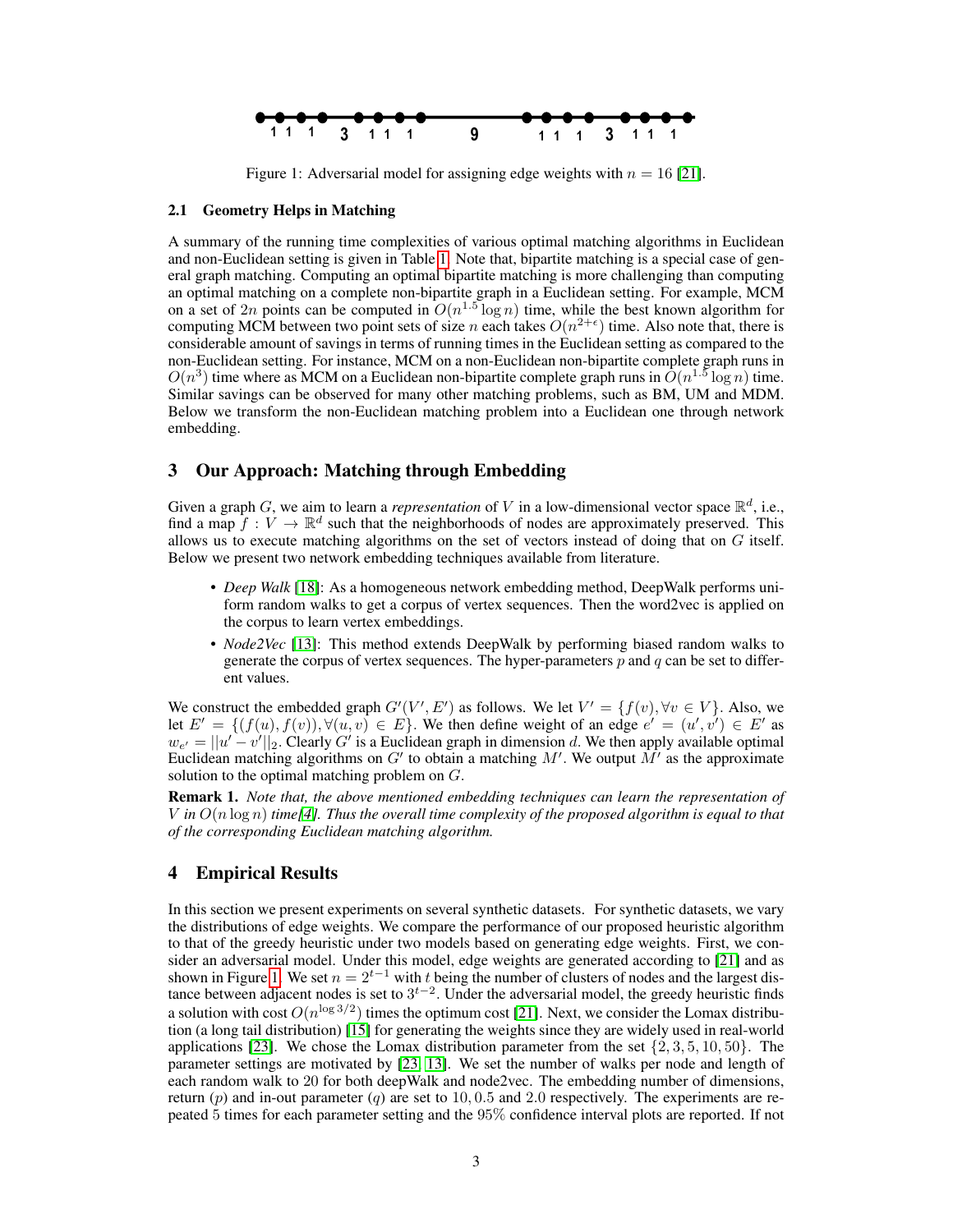<span id="page-3-0"></span>

Figure 2: Performance comparison of our proposed algorithm to that of greedy for (a) MCM (b) BM under adversarial model and (c) MCM under lomax model. (d)-(f) Parameter sensitivity of the proposed algorithm under adversarial model.

mentioned, in our experiments,  $n = 100$  and  $m = 4950$  for non-bipartite graphs. We focus on MCM and BM algorithms in non-bipartite setting. We get similar results for bipartite graphs and hence omit them here.

#### 4.1 Effect of Edge Weight Distribution

We first present the results for MCM and BM under adversarial model as shown in Figures [2\(](#page-3-0)a) and (b) respectively. We plot the approximation ratios of various matching algorithms as a function of number of nodes in the graph. For both MCM and BM, the proposed node2vec and deepWalk based algorithms yield lower approximation ratio, hence better performance compared to greedy heuristic. Also, as the number of nodes increases, the performance of greedy heuristic decreases while that of embedding based techniques increases. One possible explanation for better performance of the embedding based techniques is due to their ability to learn the inherent one-dimensional structure of the adversarial model. However, the nature of the plots are reversed for MCM under the Lomax distribution model as shown Figure [2](#page-3-0) (c). In this case, greedy beats both deepWalk and node2vec based algorithms. Note that, as the Lomax distribution parameter increases, both embedding based techniques gradually perform better and finally converge to the greedy solution.

#### 4.2 Parameter Sensitivity

The embedding based matching algorithms involve a number of parameters. Below, we examine the effect of different parameters on the overall performance of embedding based techniques under adversarial model as shown in Figures [2](#page-3-0) (d)-(f). All other parameters assume default values, except for the parameter being examined. We measure the approximation ratio as a function of number and length of walks per node, number of dimensions. The performance of both node2vec and deepWalk increase with the number, length of walks per node and number of dimensions as expected. Again, node2vec beats deepWalk across all values of parameters.

## 5 Conclusion

In this paper, we developed approximate solutions for various matching problems on dense graphs. More precisely, we proposed a network embedding based heuristic algorithm using existing network embedding techniques. We also performed simulations on synthetic datasets to obtain comparison results for empirical approximation ratios across different proposed and existing matching algorithms. Future directions include to consider the effect of other non-random walk based embedding techniques on the overall performance of the proposed algorithm.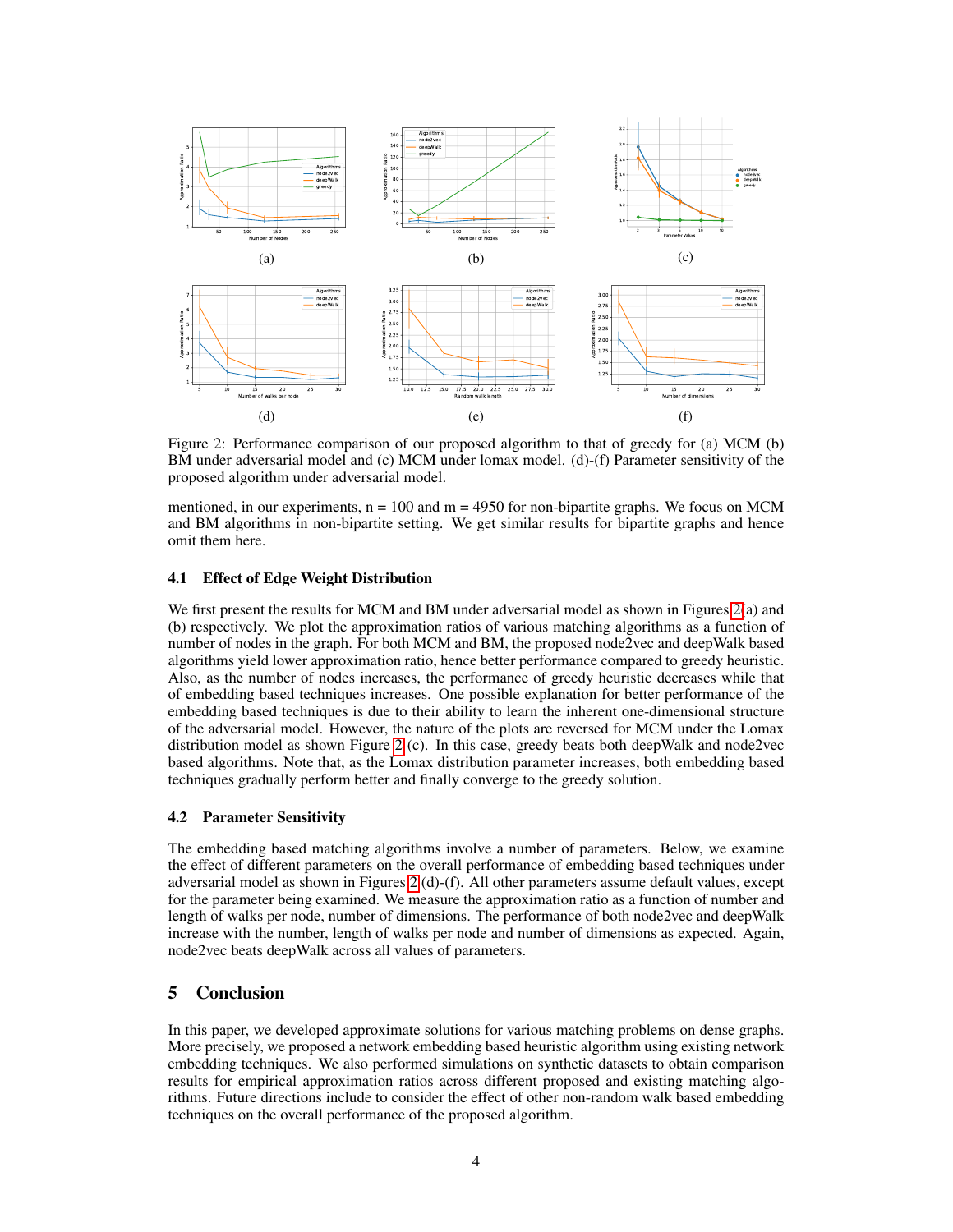## 6 Acknowledgment

This research was sponsored by the U.S. ARL and the U.K. MoD under Agreement Number W911NF-16-3-0001 and by the NSF under Grant CNS-1617437. The views and conclusions contained in this document are those of the authors and should not be interpreted as representing the official policies, either expressed or implied, of the National Science Foundation, U.S. ARL or the U.K. MoD. This document does not contain technology or technical data controlled under either the U.S. International Traffic in Arms Regulations or the U.S. Export Administration Regulations.

#### References

- <span id="page-4-6"></span>[1] P. K. Agarwal, A. Efrat, and M. Sharir. Vertical decomposition of shallow levels in 3 dimensional arrangements and its applications. *In Proc. 11th Annu. ACMSympos. Comput. Geom.*, pages 39–50, 1995.
- <span id="page-4-0"></span>[2] A. Aggarwal, A. Barnoy, S. Khuller, D. Kravets, and B. Schieber. Efficient minimum cost matching using quadrangle inequality. *Journal of Algorithms*, 19:116–143, 1995.
- <span id="page-4-3"></span>[3] R. Beier and J. F. Sibeyn. A powerful heuristic for telephone gossiping. *In Proceedings of the 7th Colloquium on Structural Information and Communication Complexity*, pages 17–35, 2000.
- <span id="page-4-17"></span>[4] H. Chen, Y. Hu, B. Perozzi, and S. Skiena. HARP: Hierarchical representation learning for networks. *32nd AAAI Conference on Artificial Intelligence, AAAI 2018*, pages 2127–2134, 2018.
- <span id="page-4-1"></span>[5] W. T. Chu, C. J. Li, and J. Y. Yu. Tag suggestion and localization for images by bipartite graph matching. *2013 Asia-Pacific Signal and Information Processing Association Annual Summit and Conference, APSIPA 2013*, 2013.
- <span id="page-4-10"></span>[6] A. Efrat. Geometric Location Optimization. *Ph.D. Dissertion, Tel-Aviv University*, 1998.
- <span id="page-4-8"></span>[7] A. Efrat, M. Itai, and M. Katz. Geometry helps in bottleneck matching and related problems. *Algorithmica*, 31:1–28, 2001.
- <span id="page-4-13"></span>[8] A. Efrat and M. Katz. Computing euclidean bottleneck matchings in higher dimensions. *Information Processing Letters*, 75:169–174, 2000.
- <span id="page-4-2"></span>[9] H. Frohlich, J. K. Wegner, and A. Zell. Assignment kernels for chemical compounds. *IJCNN*, 2005.
- <span id="page-4-12"></span>[10] H. N. Gabow, , and R. E. Tarjan. Algorithms for Two Bottleneck Optimization Problems. *J. Algorithms*, 9:411–417, 1988.
- <span id="page-4-11"></span>[11] H. N. Gabow. Data Structures for Weighted Matching and Nearest Common Ancestors with Linking. *Proceedings of the First Annual ACM-SIAM Symposium on Discrete Algorithms*, pages 434–443, 1990.
- <span id="page-4-14"></span>[12] M. D. Grigoriadis and B. Kalantari. A new class of heuristic algorithms for weighted perfect matching. *J. Assoc. Comput. Mach.*, 35:769–776, 1988.
- <span id="page-4-16"></span>[13] A. Grover and J. Leskovec. node2vec: Scalable Feature Learning for Networks. *KDD*, pages 855–864, 2016.
- <span id="page-4-5"></span>[14] H. W. Kuhn. The Hungarian Method for the Assignment Problem. *Naval Research Logistics Quarterly*, 2:83–97, 1955.
- <span id="page-4-18"></span>[15] K. S. Lomax. Business Failures; Another example of the analysis of failure data. *Journal of the American Statistical Association*, 49:847–852, 1954.
- <span id="page-4-9"></span>[16] S. Martello, W. R. Pulleyblank, P. Toth, and D. Werra. Balanced optimization problems. *Operations Research Letters*, 3:275–278, 1984.
- <span id="page-4-4"></span>[17] B. Monien, R. Preis, and R. Diekmann. Quality matching and local improvement for multilevel graph-partitioning. *Paral. Comput.*, 26:1609–1634, 2000.
- <span id="page-4-15"></span>[18] B. Perozzi and S. Skiena. DeepWalk: Online Learning of Social Representations. *KDD*, 2014.
- <span id="page-4-7"></span>[19] A. P. Punnen, , and K. P. Nair. Improved Complexity Bound for the Maximum Cardinality Bottleneck Bipartite Matching Problem. *Discrete Applied Mathematics*, 55:91–93, 1994.